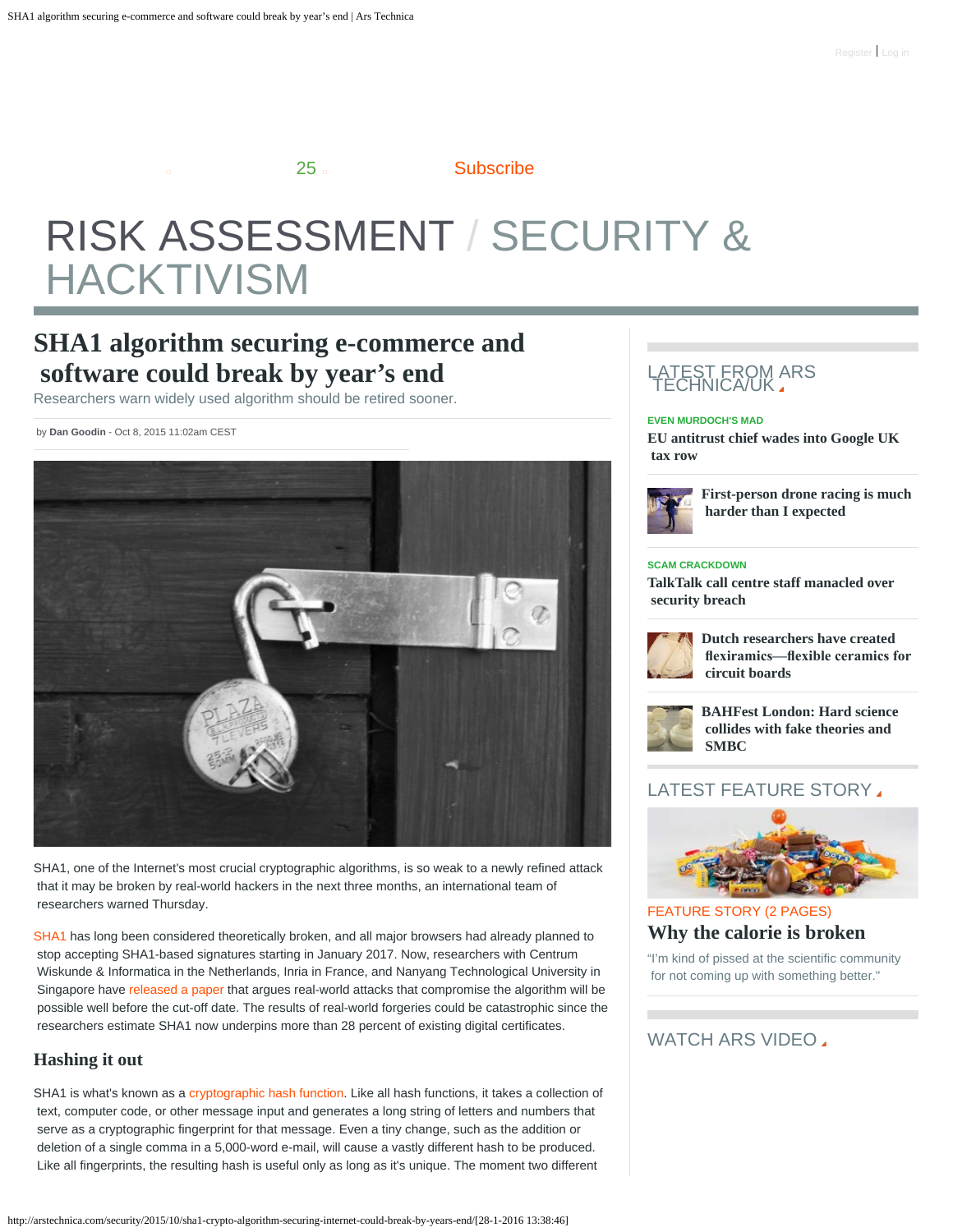message inputs produce the same hash, the so-called collision can open the door to signature forgeries that can be disastrous for the security of banking transactions, software downloads, and website communications.

A series of attacks on [MD5](http://en.wikipedia.org/wiki/MD5), a hashing algorithm that's much more collision-prone than SHA1, provides a glimpse at the dire results of collision attacks. The Flame espionage malware, which the US and Israel are reported to have unleashed to spy on sensitive Iranian networks, [wielded](http://arstechnica.com/security/2012/06/flame-wields-rare-collision-crypto-attack/)  [such a collision attack](http://arstechnica.com/security/2012/06/flame-wields-rare-collision-crypto-attack/) to [hijack Microsoft's Windows Update](http://arstechnica.com/security/2012/06/flame-malware-hijacks-windows-update-to-propogate/)  [mechanism](http://arstechnica.com/security/2012/06/flame-malware-hijacks-windows-update-to-propogate/) so the malicious program could spread from computer to computer inside an infected network. Separately, in 2008, a team of computer scientists and security researchers used the technique to [forge a master](http://www.theregister.co.uk/2008/12/30/ssl_spoofing/)  [secure sockets layer certificate that could authenticate](http://www.theregister.co.uk/2008/12/30/ssl_spoofing/)  [virtually any website](http://www.theregister.co.uk/2008/12/30/ssl_spoofing/) of their choosing.

MD5 has since been largely abandoned for use in generating digital signatures, although it still remains viable in other cases. (Notably, MD5 is also unsuitable for cryptographically protecting passwords, but this has nothing



 [WIELDED RARE](http://arstechnica.com/security/2012/06/flame-wields-rare-collision-crypto-attack/)  ["COLLISION"](http://arstechnica.com/security/2012/06/flame-wields-rare-collision-crypto-attack/)  [CRYPTO ATTACK](http://arstechnica.com/security/2012/06/flame-wields-rare-collision-crypto-attack/)  [AGAINST](http://arstechnica.com/security/2012/06/flame-wields-rare-collision-crypto-attack/)  [MICROSOFT](http://arstechnica.com/security/2012/06/flame-wields-rare-collision-crypto-attack/)

Such real-world exploits are almost unheard of, underscoring Flame's ingenuity.

[SHA1 CRYPTO](http://arstechnica.com/security/2012/10/sha1-crypto-algorithm-could-fall-by-2018/)  [ALGORITHM](http://arstechnica.com/security/2012/10/sha1-crypto-algorithm-could-fall-by-2018/)  [UNDERPINNING](http://arstechnica.com/security/2012/10/sha1-crypto-algorithm-could-fall-by-2018/)  [INTERNET](http://arstechnica.com/security/2012/10/sha1-crypto-algorithm-could-fall-by-2018/)

**FURTHER READING**

 [SECURITY COULD](http://arstechnica.com/security/2012/10/sha1-crypto-algorithm-could-fall-by-2018/)  [FALL BY 2018](http://arstechnica.com/security/2012/10/sha1-crypto-algorithm-could-fall-by-2018/)

Attacks on weaker MD5 algorithm show how devastating a crack could be.

 to do with its susceptibility to collision attacks.) SHA1, by contrast, is considerably more resistant than MD5 to collisions, although it too has long been considered vulnerable. In 2012, cryptographers warned that the growing advances in computing made [real-world collision attacks against SHA1 viable](http://arstechnica.com/security/2012/10/sha1-crypto-algorithm-could-fall-by-2018/)  [by 2018.](http://arstechnica.com/security/2012/10/sha1-crypto-algorithm-could-fall-by-2018/)

The 2012 warning was based on contemporaneous estimates from Bruce Schneier that it would cost \$700,000 to perform a full-on collision attack on SHA1 by 2015 and, thanks to the ever-advancing speed of computers, just \$173,000 by 2018. That latter amount, Schneier reasoned, was well within the budget of a well-financed criminal hacking group. Now, based on research completed last month, the international team of researchers believe that such an attack could be carried out this year for \$75,000 to \$120,000. The much lower cost is the result of efficiencies the researchers discovered in the way graphics cards can use a technique known as "boomeranging" to find SHA1 collisions.

The estimate was based on the researchers' ability to carry out a successful collision attack on the SHA1 compression function. While not a collision on the actual SHA1 algorithm

 itself, the feat nonetheless invalidates the security proof upholding the algorithm and demonstrated the soundness of the new graphics-card technique.

"Our new GPU-based projections are now more accurate and they are significantly below Schneier's estimations," the researchers wrote in their paper. "More worrying, they are theoretically already within Schneier's estimated resources of criminal syndicates as of today, almost two years earlier than previously expected, and one year before SHA-1 being marked as unsafe in modern Internet browsers. Therefore, we believe that migration from SHA-1 to the secure SHA-2 or SHA-3 hash algorithms should be done sooner than previously planned."

The paper noted that the collisions involved in the research are known as identical-prefix collisions, as opposed to the significantly more severe and costly chosen-prefix collisions at the heart of Flame's attack on Windows Update or the 2008 certificate authority impersonation. Identical-prefix collisions still allow signature forgeries, but their capabilities are far less flexible than chosen-prefix collisions.

## **[CES 2016: Ars walks the length](http://arstechnica.com/video/2016/01/ars-walks-the-length-and-breadth-of-ces-so-you-dont-have-to/)  [and breadth of CES so you](http://arstechnica.com/video/2016/01/ars-walks-the-length-and-breadth-of-ces-so-you-dont-have-to/)  [don't have to](http://arstechnica.com/video/2016/01/ars-walks-the-length-and-breadth-of-ces-so-you-dont-have-to/)**

Ars Technica Automotive Editor Jonathan M. Gitlin walked the length and breadth of the Consumer Technology Association conference (CES) in Las Vegas, Nevada.

## STAY IN THE KNOW WITH

## LATEST NEWS.



**[Apollo 1,](http://arstechnica.com/science/2016/01/apollo-1-challenger-and-columbia-remembering-nasas-lost-astronauts/)** *[Challenger](http://arstechnica.com/science/2016/01/apollo-1-challenger-and-columbia-remembering-nasas-lost-astronauts/)***[, and](http://arstechnica.com/science/2016/01/apollo-1-challenger-and-columbia-remembering-nasas-lost-astronauts/)** *[Columbia](http://arstechnica.com/science/2016/01/apollo-1-challenger-and-columbia-remembering-nasas-lost-astronauts/)***[: Remembering NASA's](http://arstechnica.com/science/2016/01/apollo-1-challenger-and-columbia-remembering-nasas-lost-astronauts/)  [lost astronauts](http://arstechnica.com/science/2016/01/apollo-1-challenger-and-columbia-remembering-nasas-lost-astronauts/)**

#### **[GOOD RIDDANCE](http://arstechnica.com/information-technology/2016/01/oracle-deprecates-the-java-browser-plugin-prepares-for-its-demise/)**

**[Oracle deprecates the Java browser plugin,](http://arstechnica.com/information-technology/2016/01/oracle-deprecates-the-java-browser-plugin-prepares-for-its-demise/)  [prepares for its demise](http://arstechnica.com/information-technology/2016/01/oracle-deprecates-the-java-browser-plugin-prepares-for-its-demise/)**



**[HTC Vive Pre impressions: A](http://arstechnica.com/gaming/2016/01/htc-vive-pre-impressions-a-great-vr-system-has-only-gotten-better/)  [great VR system has only gotten](http://arstechnica.com/gaming/2016/01/htc-vive-pre-impressions-a-great-vr-system-has-only-gotten-better/)  [better](http://arstechnica.com/gaming/2016/01/htc-vive-pre-impressions-a-great-vr-system-has-only-gotten-better/)**



**[Aereo founder's next business:](http://arstechnica.com/business/2016/01/aereo-founders-next-business-wireless-gigabit-home-internet/)  [Wireless gigabit home Internet](http://arstechnica.com/business/2016/01/aereo-founders-next-business-wireless-gigabit-home-internet/)**

#### **[RELEASED INTO WILD](http://arstechnica.com/information-technology/2016/01/vmware-fusion-workstation-team-culled-in-company-restructure/)**

**[VMware Fusion, Workstation team culled](http://arstechnica.com/information-technology/2016/01/vmware-fusion-workstation-team-culled-in-company-restructure/)  [in company restructure](http://arstechnica.com/information-technology/2016/01/vmware-fusion-workstation-team-culled-in-company-restructure/)**



**[Wikimedia's newest board](http://arstechnica.com/tech-policy/2016/01/wikimedias-newest-board-appointment-steps-down-amid-editor-hostility/)  [appointment steps down amid](http://arstechnica.com/tech-policy/2016/01/wikimedias-newest-board-appointment-steps-down-amid-editor-hostility/)  [editor hostility](http://arstechnica.com/tech-policy/2016/01/wikimedias-newest-board-appointment-steps-down-amid-editor-hostility/)**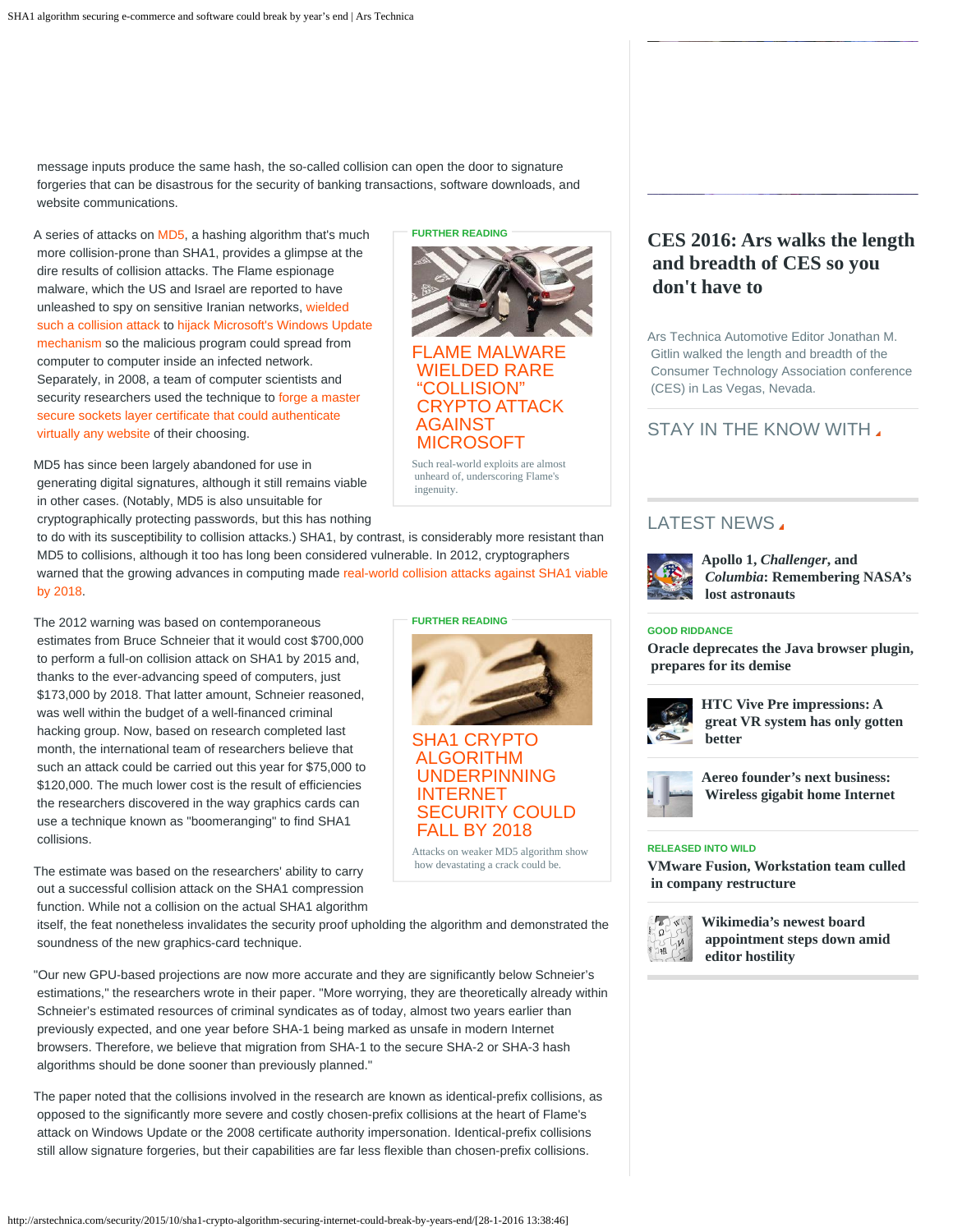SHA1 algorithm securing e-commerce and software could break by year's end | Ars Technica

Identical-prefix collisions, for example, allow for [two different executable files that nonetheless generate](http://www.mathstat.dal.ca/~selinger/md5collision/)  [the same digital signature.](http://www.mathstat.dal.ca/~selinger/md5collision/) They also allow for [colliding PDF documents that show different content](http://csrc.nist.gov/groups/ST/hash/documents/Illies_NIST_05.pdf). They also make it possible to generate [colliding certificates](https://www.win.tue.nl/~bdeweger/CollidingCertificates/), but those are only different in the public key, and not different in, say, the identities' name, so they can't be easily abused.

#### **Kicking the can**

Thursday's research showing SHA1 is weaker than previously thought comes as browser developers and certificate authorities are considering a [proposal that would extend the permitted issuance of the](https://cabforum.org/pipermail/public/2015-October/006048.html)  [SHA1-based HTTPS certificates by 12 months,](https://cabforum.org/pipermail/public/2015-October/006048.html) that is through the end of 2016 rather than no later than January of that year. The proposal argued that some large organizations currently find it hard to move to a more secure hashing algorithm for their digital certificates and need the additional year to make the transition.

The paper was written by Marc Stevens, Pierre Karpman, and Thomas Peyrin. The new calculations, should they be confirmed by the researchers' peers, are likely to provide a strong argument for voting no and instead quickly migrating to use of SHA2, which is much more resistant to collisions.

## PROMOTED COMMENTS [Vincent294](http://arstechnica.com/security/2015/10/sha1-crypto-algorithm-securing-internet-could-break-by-years-end/?comments=1&post=29901027) wrote: Why are people still using SHA1? (rhetorical question) Legacy systems that just don't have support for SHA-2. Bazillion of embedded / industrial things run on OS'es that don't handle anything never and programming such functionality to the application layer is a huge undertaking, not to mention prone to even bigger errors. edit: And when you have a million euro machine that doesn't get OS updates anymore and your options are either "running it as it is" or buying a huge project from your system provider, many choose not to do anything while still connecting this machine to their corporate network. Or if you have 10 000 boxes (electricity network control, weather stations, whatnot) distributed around a country that run on something like Windows CE or some other ancient OS, you are easily in trouble because upgrades are far from easy. 51 posts | registered Jun 18, 2010 **[zepi](http://arstechnica.com/civis/memberlist.php?mode=viewprofile&u=260775) Smack-Fu Master, in training** *jump* **to post** *jump* **to post** *jump* to post Seems to me that based on Bruce Schneier's cost-to-crack estimate, SHA1 should already have been considered broken since at least 2012. \$700k might have priced criminals out of the market, but it must be well within the budgets of state-funded operations in Russia, China and pretty much every developed nation on Earth. 125 posts | registered Feb 22, 2012 **[blingting](http://arstechnica.com/civis/memberlist.php?mode=viewprofile&u=330962)** | Wise, Aged Ars Veteran **blingting** | Wise, Aged Ars Veteran [Vincent294](http://arstechnica.com/security/2015/10/sha1-crypto-algorithm-securing-internet-could-break-by-years-end/?comments=1&post=29901027) wrote: Why are people still using SHA1? (rhetorical question) Well, the short answer is exactly what @tmt stated, but there are other non-lazy decisions with the biggest being infrastructure costs. Typically, the more resistant a crypto function is, the more compute needed per use and this can quickly become a non-trivial amount. In 2001, we \*had\* to use SHA1 with our VPN because the mobile devices of the day would literally overheat maintaining the tunnel. The interesting thing is that as we roll compute out to more and more things, many of these systems are incredibly small and possibly running on very limited power, so using strong crypto is again challenging. **[Madlyb](http://arstechnica.com/civis/memberlist.php?mode=viewprofile&u=204559) Ars Praetorian Arsis Praetorian Article 2012** *noise is a set of the post [jump to post](http://arstechnica.com/security/2015/10/sha1-crypto-algorithm-securing-internet-could-break-by-years-end/?comments=1&post=29901485#comment-29901485)*